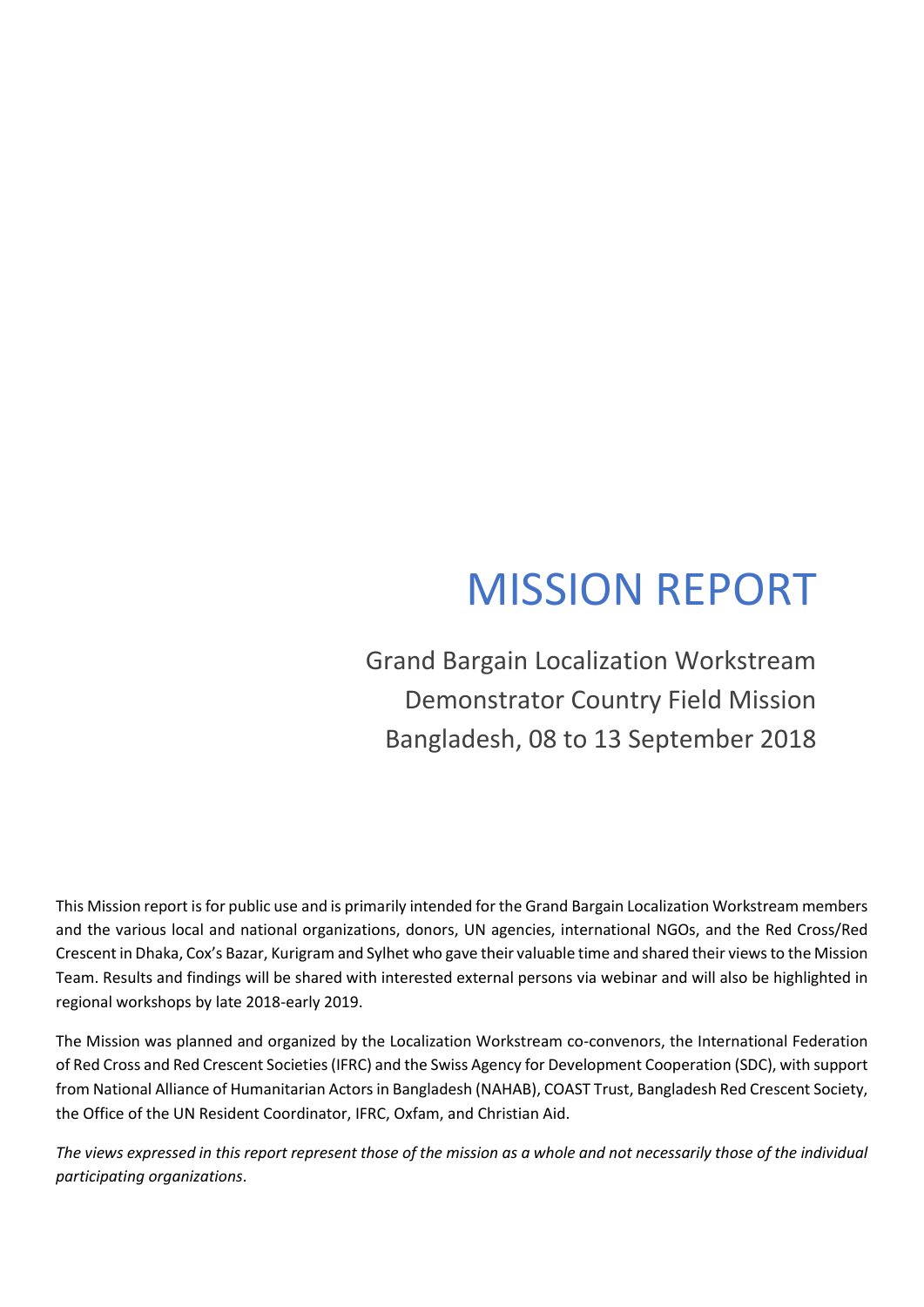## Table of Contents

## **List of Acronyms**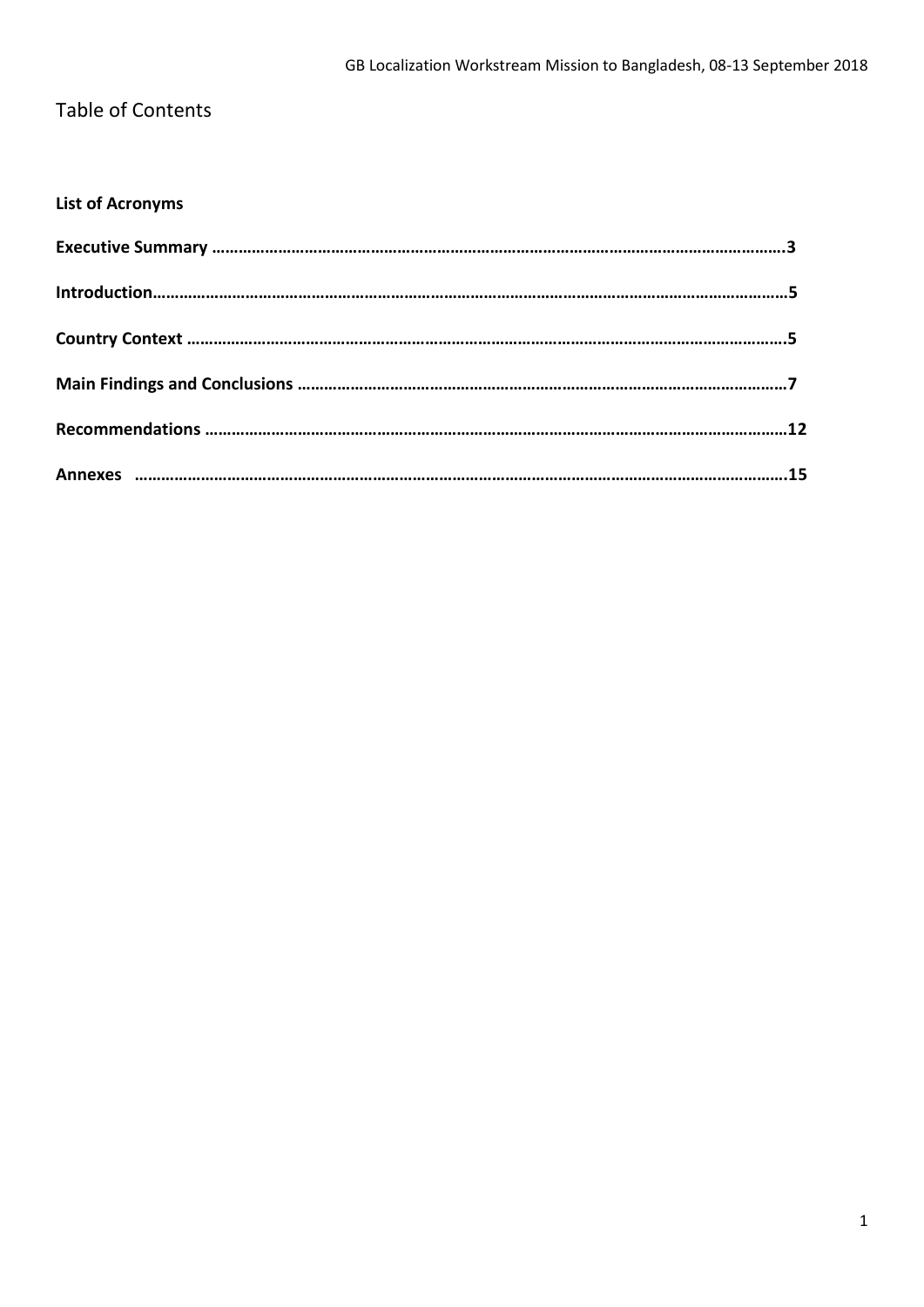## **List of Acronyms**

| <b>BDPC</b>    | Bangladesh Disaster Preparedness Centre                                  |
|----------------|--------------------------------------------------------------------------|
| <b>BDRCS</b>   | <b>Bangladesh Red Crescent Society</b>                                   |
| <b>BWHP</b>    | Bangladesh Women Humanitarian Platform                                   |
| <b>CCNF</b>    | Cox's Bazar CSO NGO Forum                                                |
| <b>CPP</b>     | <b>Cyclone Preparedness Programme</b>                                    |
| DRR/DRM        | Disaster Risk Reduction/Disaster Risk Management                         |
| <b>ELNHA</b>   | <b>Empowering Local and National Humanitarian Actors</b>                 |
| GB             | <b>Grand Bargain</b>                                                     |
| <b>HCTT</b>    | Humanitarian Country Task Team                                           |
| <b>HRGF</b>    | Humanitarian Response Grant Facility                                     |
| <b>ICRC</b>    | International Committee of the Red Cross                                 |
| <b>IFRC</b>    | International Federation of Red Cross and Red Crescent Societies         |
| <b>ISCG</b>    | <b>Inter Sectoral Coordination Group</b>                                 |
| JNA            | Joint Needs Assessment                                                   |
| <b>JRP</b>     | Joint Response Plan                                                      |
| <b>LNHAs</b>   | Local and National Humanitarian Actors                                   |
| <b>MoDMR</b>   | Ministry of Disaster Management and Relief                               |
| <b>NAHAB</b>   | National Alliance of Humanitarian Actors in Bangladesh                   |
| <b>NIRAPAD</b> | Network for Information Response and Preparedness Activities on Disaster |
| RC             | <b>Resident Coordinator</b>                                              |
| <b>REACH</b>   | Rehabilitation, Education and Community Health                           |
| SAG            | <b>Strategic Advisory Group</b>                                          |
| <b>SDC</b>     | <b>Swiss Agency for Development Cooperation</b>                          |
| <b>SEG</b>     | <b>Strategic Executive Group</b>                                         |
| <b>UNHCR</b>   | UN High Commission for Refugees                                          |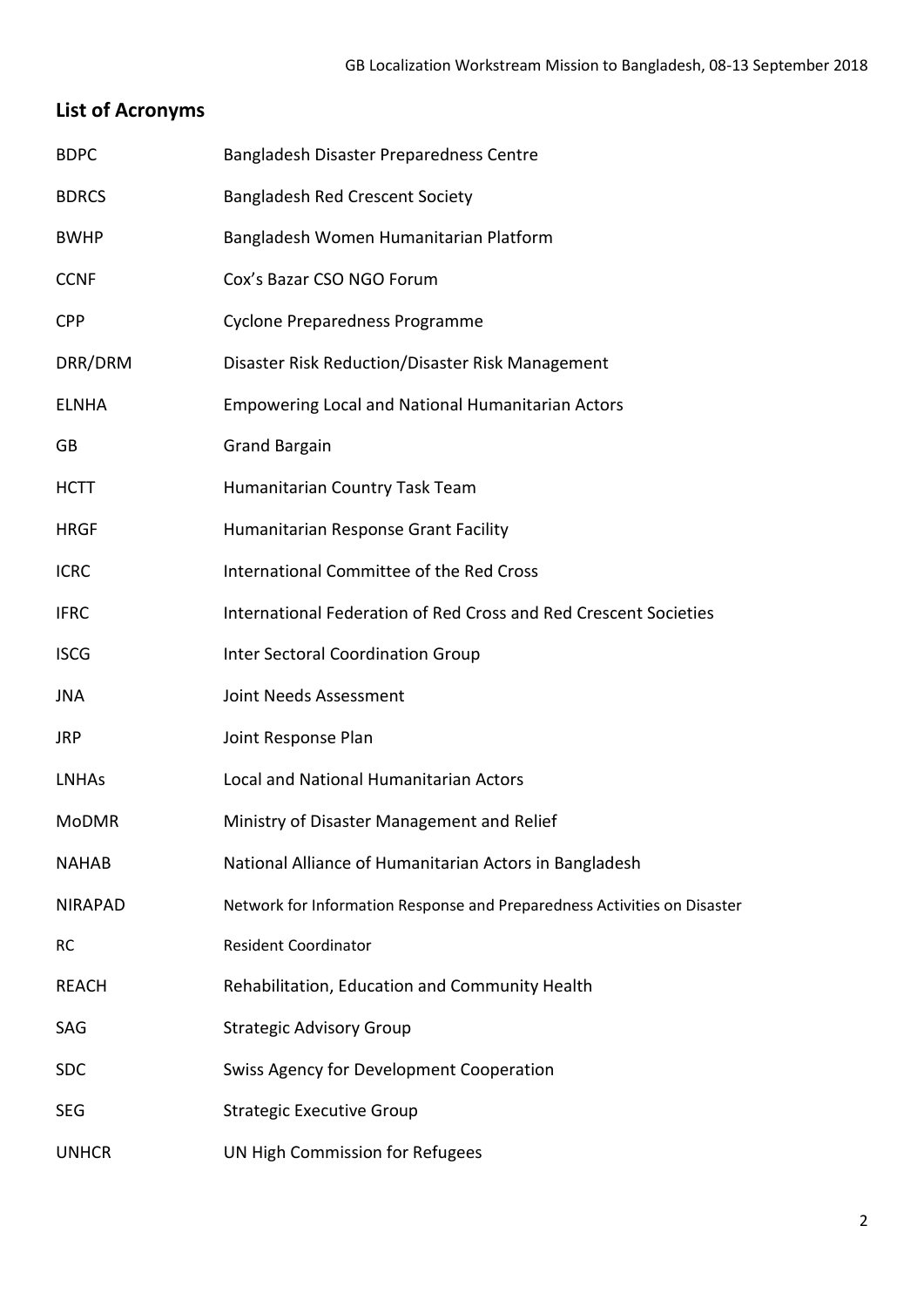### **Executive Summary**

**.** 

In recognition of the need for sustained political engagement and the shift of attention towards the relevance of the Grand Bargain (GB) Commitments to field operations, the first "demonstrator country" Field Mission of the Localization Workstream was held in Bangladesh between 9 to 13 September 2018. The multi-agency Mission was aimed at promoting and facilitating the achievement of the Localization Commitments through understanding what localization means for the various stakeholders, identifying good practices and barriers, and drawing up actionable recommendations for GB signatories and key stakeholders.

Bangladesh's extreme exposure and high vulnerability to natural hazards has pushed the Government to invest heavily on disaster risk management. The country's active civil society has worked with and alongside a high number of international aid agencies and donors from preparedness, response, to building resilience. The critical humanitarian emergency following the influx of people fleeing the violence from across the border in Rakhine, Myanmar to Cox's Bazar in August 2017 presented a different and complex challenge to the local, national and international humanitarian community. The future of close to a million Rohingyas<sup>1</sup> in crowded camps in Cox's Bazar remains uncertain while impacts of climate change and rapid urbanization are intensifying disaster risks in large parts of the country.

For local and national humanitarian actors, particularly civil society organizations, localization in the context of the Grand Bargain is about international actors' recognition of and support for their leadership and capacity to lead effective and accountable response. Many international actors understand localization from an implementation partnership standpoint and as such there is limited attention and varied appreciation to issues around power, decisionmaking and leadership. The Rakhine crisis accentuated these differences on understanding of localization and its end goals but at the same time provided lessons around what combination of actors deliver the best positive outcomes for the affected population.

The advocacy and campaigns work of local and national actors towards increased voice and influence in humanitarian coordination mechanisms and decision-making bodies have produced positive results such as greater representation in the HCTT, but their work is far from being done. Coordination meetings remain intimidating for many due to complexity of documents, the use of English as main communication language and the absence of translation in local and comprehensible language that is jargon-free.

There is a strong agreement among all humanitarian actors that capacity strengthening (programmatic, technical, and organizational development support) should be two-way, built on the local actors' knowledge and detailed understanding of how the context operates. In the context of great need there will always be some other reason why changing the *way* we respond, as is the purpose of localization, is pushed to the background. The Mission Team saw this as a critical issue and a function of the transition process in Cox's Bazar. The crisis needs to be seen as a protection crisis and a coherent approach to capacity strengthening could contribute to a deliberate intention to shift the implementation of most humanitarian programming to local and national actors as soon as feasible.

Major donors are still constrained from partnering directly with national and local NGOs, and those who are able to face capacity constraints with more than a handful of local and national NGOs. A few pilot country-level financing mechanisms e.g., National Start Fund and Humanitarian Response Grant Facility, that are intended for or directly accessible to local and national actors have produced some good practices that may be scaled up or replicated and would be useful to study further. Apart from demands to address issues around overhead and core costs, there is a strong call particularly from the local and national NGOs responding to frequent small to medium scale natural disasters to establish and have direct access to pooled funds.

There are very few women-led or women organizations among the local and national actors that appear to be at the forefront of discussions on localization. The recent formation of the Bangladesh Women Humanitarian Platform is a good start to increase attention to gender equality and women empowerment in localization. Affected communities

<sup>&</sup>lt;sup>1</sup> The Government of Bangladesh refers to the same community as "Forcibly Displaced Myanmar Nationals" and the UN system refers to the population as "refugees".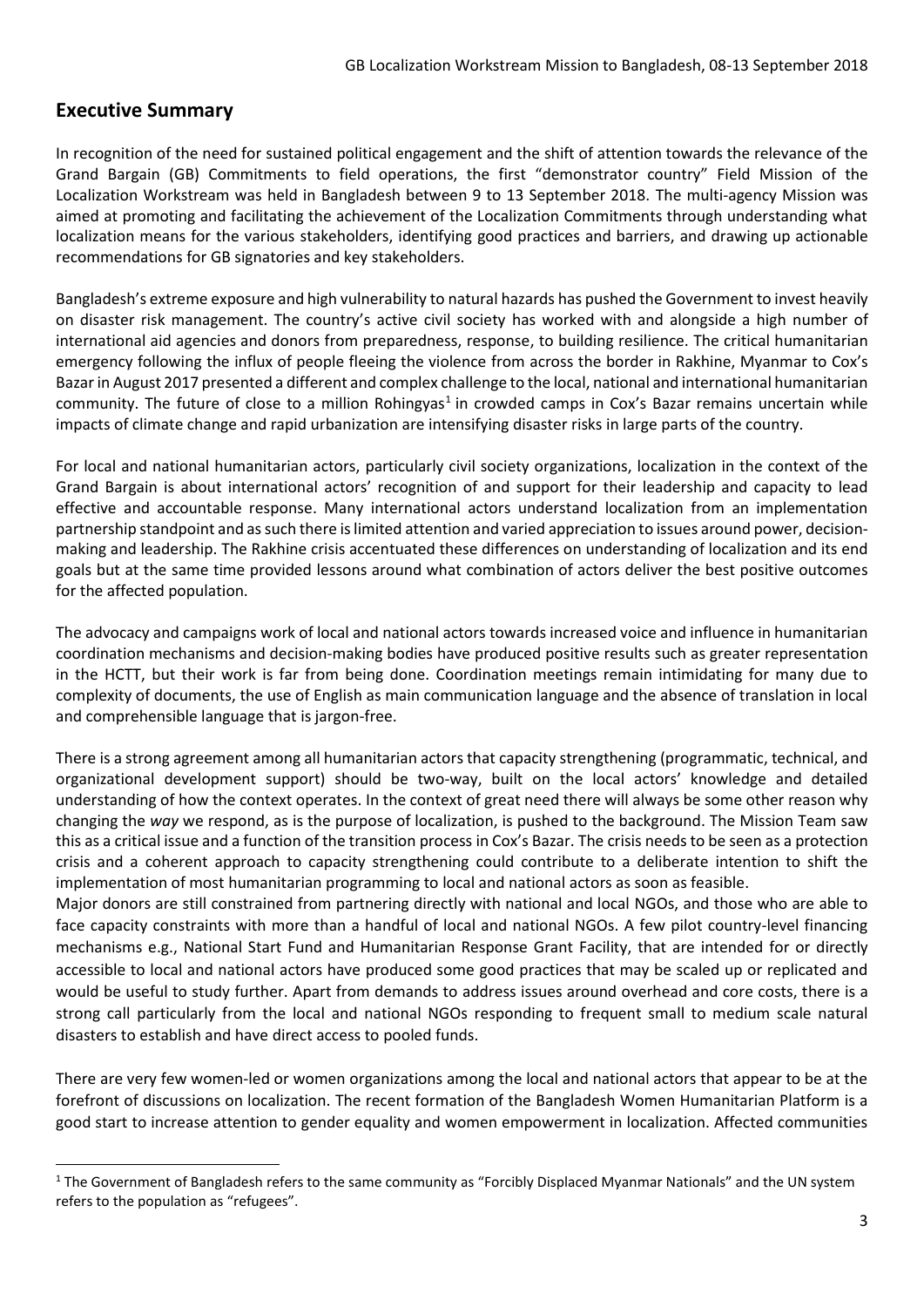can also be better included as localization is intended to strengthen outcomes for them. Reference to the recent Ground Truth report on the perspectives of beneficiaries in the Rohingya response would be good as an evidence base to strengthen the case for more locally led response.

To support a shift to increased implementation of humanitarian aid by local and national actors, a shift that is aimed towards equitable partnership, good practices on funding, and coordination approaches which increase leadership by local and national actors including women, host communities and affected people, the Mission Team proposes the following key recommendations:

- 1. **For institutional donors and bilateral donor agencies** to have partnership agreements that integrate good practices that support leadership and capacity of local and national humanitarian actors, and to increase the proportion of unearmarked and multi-year humanitarian assistance through direct or as-direct-as-possible (one transaction layer) partnerships with national and local actors or through country based pooled funds.
- 2. **For UN agencies and International NGOs** to develop ethical human resource standards relevant to surge, support mutual capacity strengthening systems, put in place more flexible, contextualized and inclusive coordination mechanisms, improve access to and engagement with the humanitarian donor architecture for the local and national actors, provide fair coverage of overhead costs, and foster the engagement of women through the work of the Bangladesh Women Humanitarian Platform (BWHP).
- 3. **For local and national actors** to work with smaller local humanitarian actors in a transparent and equal manner, to use existing networks to come up with a common definition of local and national actors, and to agree on ways on how to better collaborate, respect and build on one another's strengths.
- 4. **For the Government of Bangladesh** to identify opportunities to strengthen local and national leadership and decision-making in humanitarian action, including the enabling and regulating role of the NGO Affairs Bureau.

We also support/call for a sustainable transition in Cox's Bazar through:

- A three-year timeline of transition where each year, local actors, led by national and local government, have greater responsibility in directly managing and delivering the response;
- Greater investment in capacity strengthening on protection and refugee rights-based programming for local and national actors
- Targeted investments in national and local organizations, which may have the ability and desire to scale up their responses to meet a greater proportion of need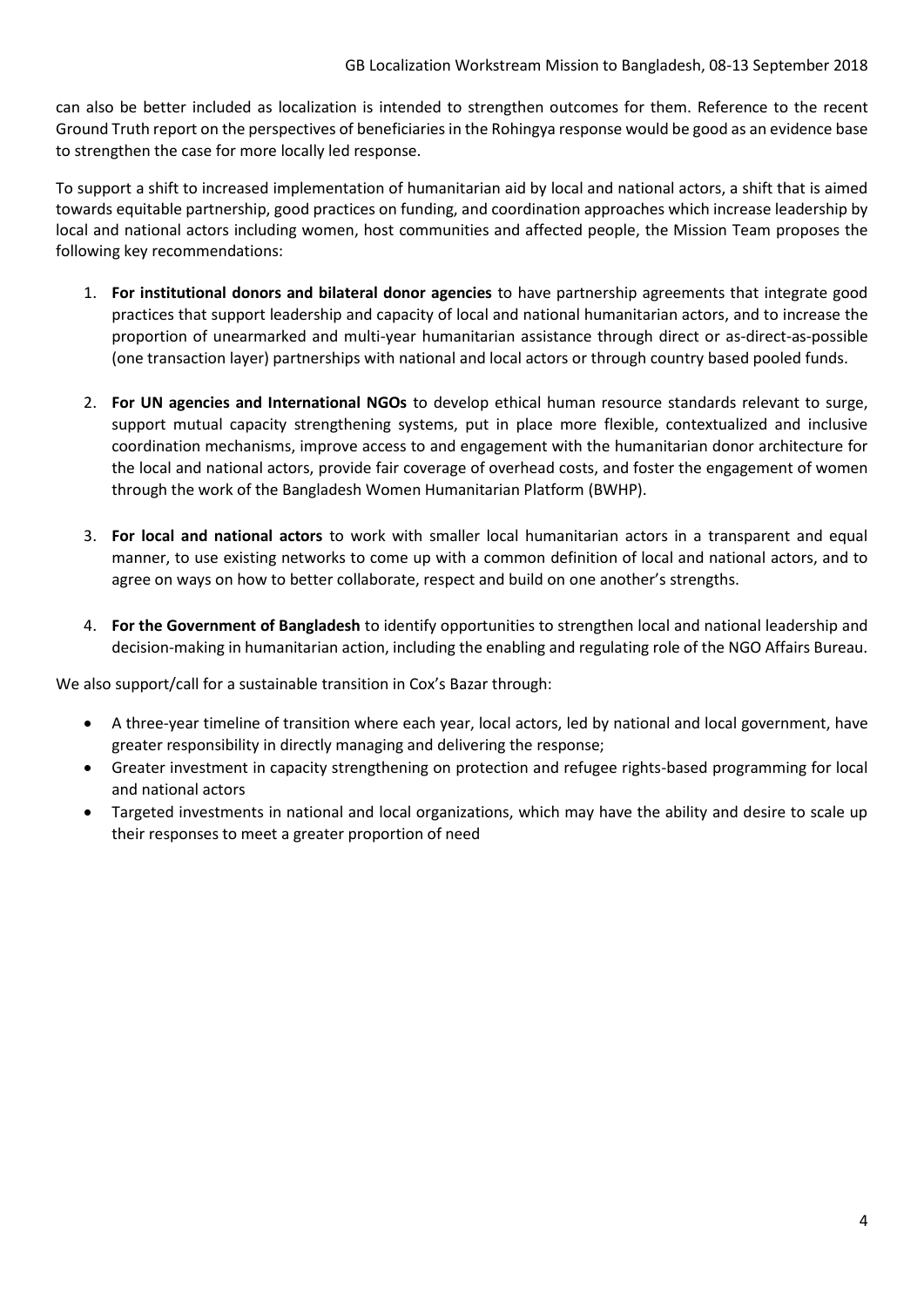## **Introduction**

In May 2016, on the occasion of the World Humanitarian Summit, several dozen donor Governments and international humanitarian organizations signed the "Grand Bargain", making commitments to transform their practices in 10 areas (called "workstreams") in order to make the humanitarian ecosystem more efficient, more effective and more peoplecentred. The Localization Workstream includes commitments on **funding** local actors as directly as possible, investing in the long-term institutional **capacity** of local actors, removing barriers and obstacles to and promoting more equal **partnerships** between international and local actors, and ensuring better integration with local **coordination** mechanisms.

In order to promote and facilitate the achievement of these commitments, Grand Bargain signatories participating in the Localization Workstream have chosen three "demonstrator countries" for group missions designed to:

- deepen understanding about what "localization" means for the various stakeholders
- identify good practices, challenges and barriers on delivering on the four above highlighted main areas of the GB localization commitments as well as on integrating gender into localization efforts
- promote progress on the localization commitments in each country

The first such mission took place in Bangladesh from 9-13 September 2018. A nine-member Mission Team<sup>2</sup> composed of headquarters representatives from donors (Australia, Germany, and Switzerland), UNHCR, international NGOs (Christian Aid and Oxfam), local NGO (REACH from Iraq), and the Red Cross and Red Crescent Movement (Australia Red Cross and IFRC) and met with key humanitarian actors as well as with disaster/crisis-affected populations in the capital Dhaka, Cox's Bazar in the South and in the coastal Districts in the North (Kurigram) and East (Sunamganj) of the country.

This report presents the Mission Team's key findings and recommendations that have been initially presented for feedback from key stakeholders as part of the debriefing session in Dhaka on 13 September 2018. Details of the programme, meetings with key humanitarian actors and the list of Mission Team members can be found in Annex 1 and 2 respectively.

#### **I. COUNTRY CONTEXT**

#### A. Disaster Risk Profile

**.** 

Bangladesh is exposed to a wide range of natural hazards and is consistently ranked as one of the most vulnerable<sup>3</sup> countries in the world because of a disastrous combination of extreme exposure and high vulnerability. The country's low lying and climatic features, combined with its population density and economic environment, make it highly susceptible to floods, droughts, cyclones and earthquakes with more than 80 percent of the population potentially exposed to these hazards. On average, the country experiences a severe tropical cyclone every three years and about 25% of the land mass is inundated with flood waters each year.

The Government of Bangladesh plays a leading role in the planning, delivery, and coordination of disaster prevention, preparedness, and response and has invested heavily in disaster risk management. Significant efforts to reduce the country's vulnerability to disasters have been made following the devastating cyclones of 1970 and 1991 and these include a comprehensive disaster management framework with both structural interventions such as embankments, cyclone shelters, etc and non-structural measures such as Disaster Management Committees at all levels and notably community-based early warning systems, all of which have contributed to a dramatic reduction in the number of lives

<sup>&</sup>lt;sup>2</sup> Full list of Mission Team members can be found in Annex 1 of this report

<sup>&</sup>lt;sup>3</sup> INFORM measures Bangladesh's risk of humanitarian crisis and disaster to be high, at 5.8/10. Bangladesh's exposure to hazards is of particular concern, at 7.5/10 (ACAPS[, https://www.acaps.org/country/bangladesh](https://www.acaps.org/country/bangladesh)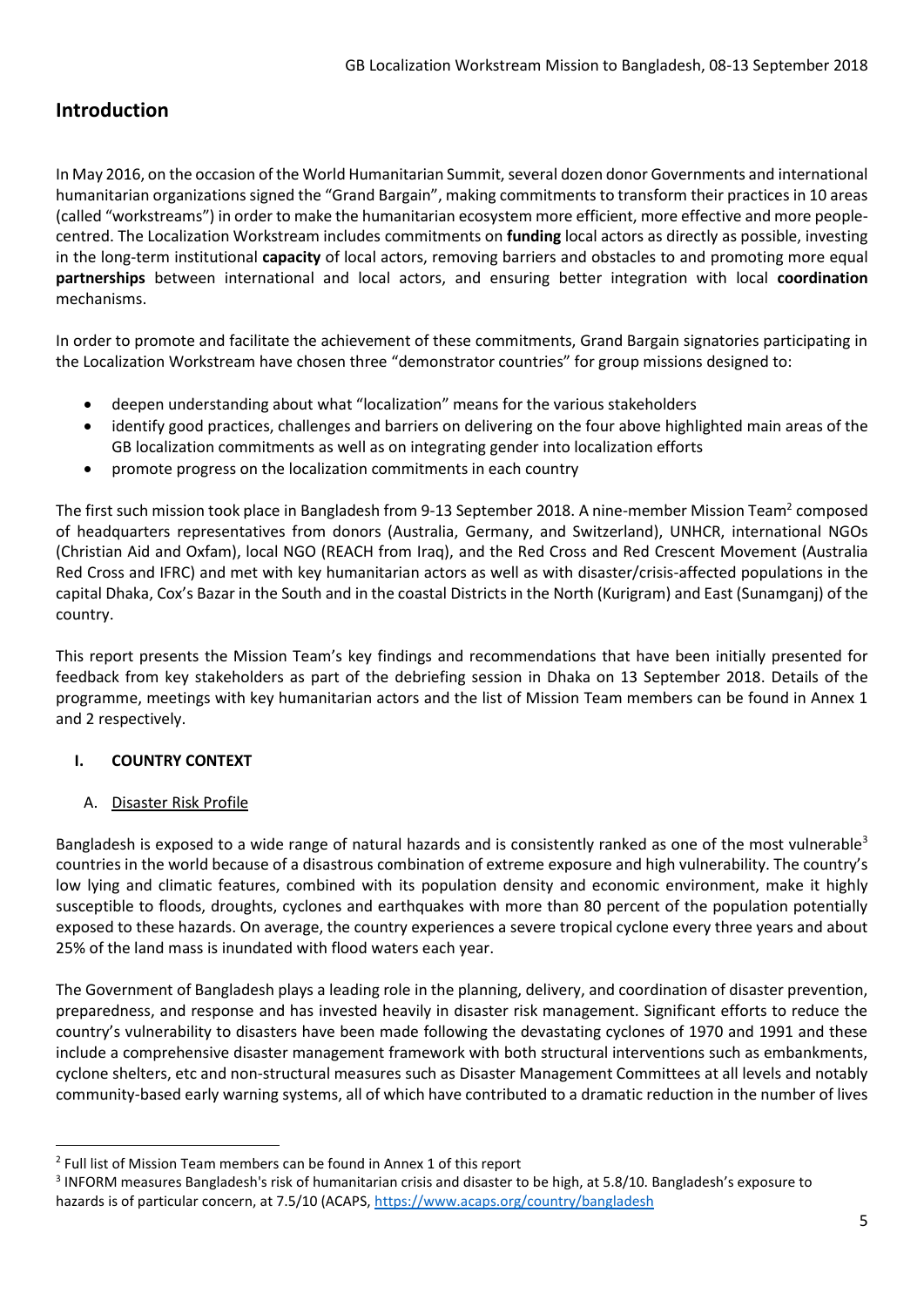lost from natural hazards. The 10-year average (2005-2014) on economic loss from disasters is reported at USD 285 million.<sup>4</sup>

The vulnerability of the coastal population and low-lying areas is on the rise as they are most at risk from the impacts of climate change and hydro-meteorological hazards. Acute hazards such as flooding and chronic hazards such as drought and sea level rise and saline intrusion are expected to be more frequent and severe in the coming decades. The country is also along three major seismic fault lines and its capital, Dhaka is extremely vulnerable to earthquakes. With its high population density and rapid urbanization, this risk is intensifying.

#### B. Cox's Bazar/Rakhine Crisis/Rohingya Crisis

Violence in Rakhine State, Myanmar, has driven an estimate of over 727,000<sup>56</sup> refugees<sup>7</sup> across the border into Cox's Bazar, Bangladesh since August 2017. The speed and scale of the influx was a challenge and the people and government of Bangladesh responded with generosity and open borders while the local, national and international humanitarian community stepped up to help mitigate a critical humanitarian emergency. As of today, refugees continue to arrive in Bangladesh, but the overall influx has slowed since the onset of the crisis. The 4,800 acres of undeveloped forest land, allocated for a new camp by the Government of Bangladesh in September 2017 is now very densely populated. In November 2017, the Governments of Myanmar and Bangladesh signed an agreement on repatriation which affirms that return should be voluntary, safe and dignified. The operationalization of this arrangement is still under discussion between the two Governments.

The UN-led Joint Response Plan (March to December 2018) still has a sizeable funding gap<sup>8</sup>. The current monsoon rains and cyclone seasons bring added hardship to the conditions of the refugees living in congested sites with limited options for evacuation. Many refugees have expressed anxiety about their future, explaining that they would not agree to return until questions of citizenship, legal rights, access to services, justice and restitution are addressed.<sup>9</sup>

#### C. Humanitarian Actors and Structures

The Ministry of Disaster Management and Relief (MoDMR) plays a central role in planning and preparedness in addition to the coordination of response. Two (2) line agencies sit under the MoDMR: the Disaster Management Bureau (DMB) and the Directorate of Relief and Rehabilitation. Many of these national level coordination structures are replicated by similar bodies at regional and local levels, down to the lowest administrative bodies. The Standing Orders on Disasters (SOD), published by the DMB, provides the key reference point for all actors in the preparation, response and recovery phases of disaster response.

The main international humanitarian coordination mechanism for preparedness in natural disasters in Bangladesh is the Humanitarian Country Task team (HCTT), a working group which provides an operational level forum for coordinated disaster preparedness, response and recovery across sectors. The HCTT acts as an advisory group to the Local Consultative Group/Disaster and Emergency Response (LCG/DER) which is co-chaired by the Secretary of Disaster Management and the UN Resident Coordinator, providing advice, taking forward agreed actions on behalf of, and

**<sup>.</sup>** <sup>4</sup> <https://www.preventionweb.net/countries/bgd/data/>

<sup>5</sup> The RRRC-UNHCR Family Counting Exercise has counted 857,922 refugees (199,132 families) in camps and settlements as of 31 August 2018 while the figure according to the Needs and Population Monitoring (NPM) exercise is estimated at 919,000 refugees (212,415 families).

<sup>6</sup> ISCG Situation Report 27 September 2018

<sup>&</sup>lt;sup>7</sup> In keeping with its policies, the Government of Bangladesh refers to the Rohingya as "forcibly displaced Myanmar nationals" while the UN system refers to this population as refugees in line with the applicable international framework for protection and solutions

<sup>8</sup> As of September 2018, funding for the Joint Response Plan for the period March to December 2018 is only 34% funded (or USD320 million)

<sup>9</sup> ISCG Situation report, Rohingya Refugee Crisis, 05 September2018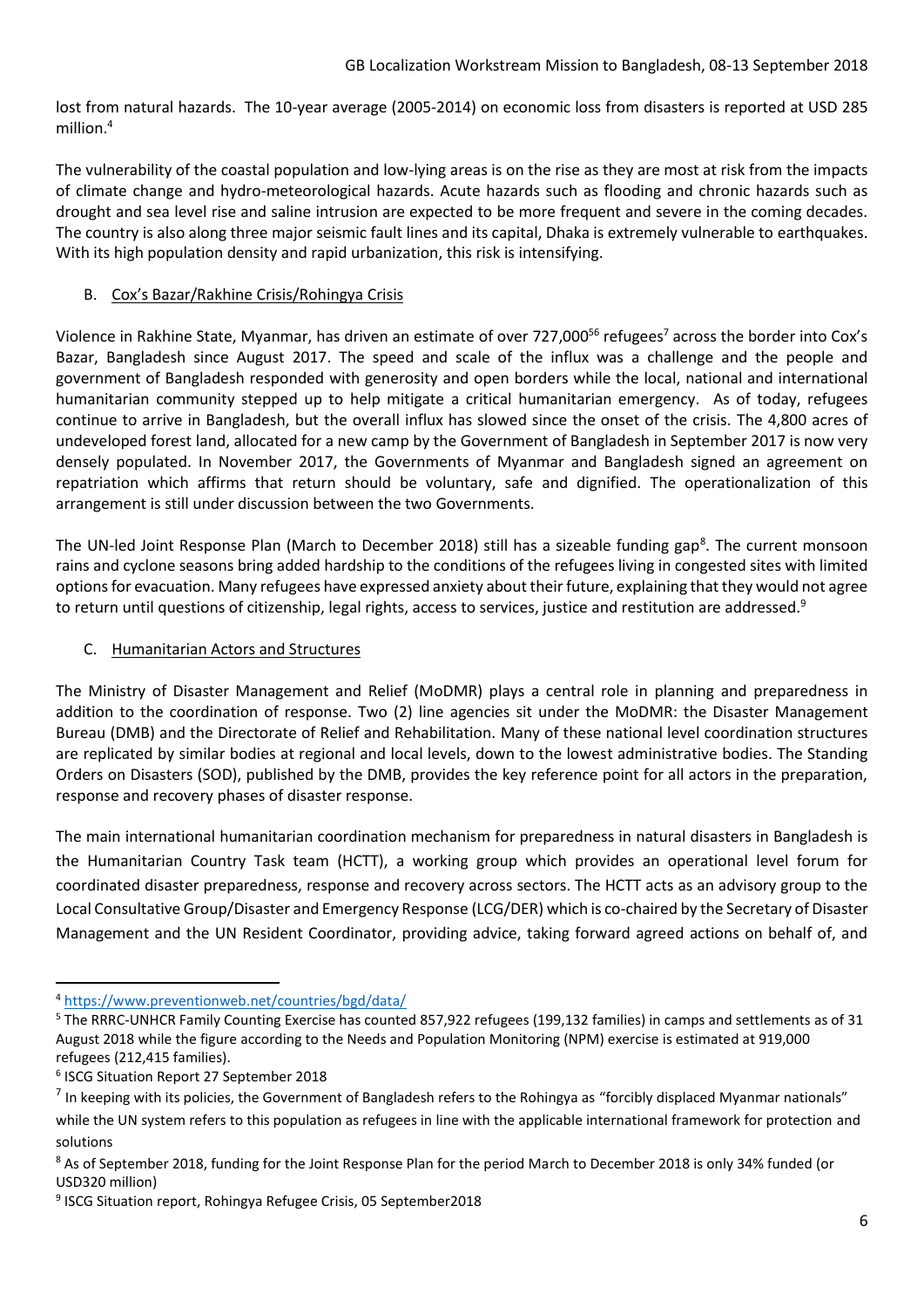feeding back to, the wider LCG/DER group. It also acts as coordination platform on the thematic clusters.<sup>10</sup> Since it was established in 2012, one national NGO seat was taken by the Bangladesh Disaster Preparedness Centre (BDPC) until in early 2017, an additional two seats were provided to other national NGOs. In 2013, the Joint Needs Assessment (JNA) approach was adopted where aid workers from various agencies team up with local government officials to assess humanitarian needs across different sectors to produce a single assessment, in a predictable time frame and based on methodologies that are commonly understood.

The Government of Bangladesh leads the Rohingya response, with the Office of the Refugee Relief and Repatriation Commission on the ground, and since March 2018 the role and extension of the MoDMR in operational coordination of the response has been strengthened.<sup>11</sup> Overall humanitarian response is facilitated by a sector-based coordination mechanism, the Inter Sectoral Coordination Group (ISCG), which is co-chaired by the International Organization for migration (IOM) and UNHCR. The ISCG Secretariat is guided by the Strategic Executive Group (SEG) that is a decisionmaking forum consisting of heads of international humanitarian organizations, including participation by donors, and which recently added a representative from the national NGO, COAST Trust.

Bangladesh has an active civil society engaged in both humanitarian and development work. Various national and local NGOs and networks were engaged in the consultations leading to the World Humanitarian Summit and in the work of the Grand Bargain's Localization Workstream. A localization campaign by a group of 40 local and national NGOs led by [COAST Trust](http://coastbd.net/) is still on-going while in early 2017, the [National Alliance of Humanitarian Actors in Bangladesh](http://www.nahab.net/) (NAHAB) was formed as the first national NGO humanitarian platform in the country. Other prominent national NGOs and CSO networks include BRAC, NIRAPAD and BDPC[. BRAC](http://www.brac.net/) is the largest NGO in the country and one of the largest in the world working on health, education, microfinance, food security, and disaster response. The Network for Information Response and Preparedness Activities on Disaster (NIRAPAD) is a network of 22 NGOs engaged on knowledge generation and management, providing technical support in DRR and CCA and promoting collaboration and partnership. BDPC is an independent NGO focused on DRR policy development and advocacy.

The [Bangladesh Red Crescent Society](http://www.bdrcs.org/) (BDRCS) is the largest national humanitarian organisation in the country with as many as 800,000 active volunteers. It has a branch in each of the 64 districts, four (4) branches in the metropolitan cities, and is an auxiliary to the government of Bangladesh. The International Federation of the Red Cross (IFRC), International Committee of the Red Cross (ICRC) and six foreign Red Cross Societies (known in Movement parlance as "Participating National Societies" or  $PNS$ <sup>12</sup> are operational and support and work alongside BDRCS.

Major International NGOs have been present in Bangladesh for many years, with many of them operating humanitarian programs through local partners. Many of these implementation partnerships are long-standing and run over multiple years, ideally contributing to the increase in the response capacity of national actors.

#### **II. MAIN FINDINGS AND CONCLUSIONS**

1

#### *1. There is limited and, at times contradictory understanding of localization and its end goals*

For local and national NGOs, localization is about international actors' recognition of and support for their leadership and capacity to lead effective and accountable response. For them, it is a process that must be inclusive, contextualised and sustainable and that it recognises the value of working together including with international actors in large scale and complex disasters such as the current Rohingya refugee crisis in Cox's Bazar.

<sup>10</sup> Bangladesh: Understanding Humanitarian Networks, ALNAP Case Study, Kim Scriven 2013

<sup>&</sup>lt;sup>11</sup> Joint Response Plan for Rohingya Humanitarian Crisis (March-December 2018), Mid term Review

<sup>&</sup>lt;sup>12</sup> There are currently 12 Participating National Societies operating in Cox's Bazar in response to the refugee influx and 6 that are operating across the country.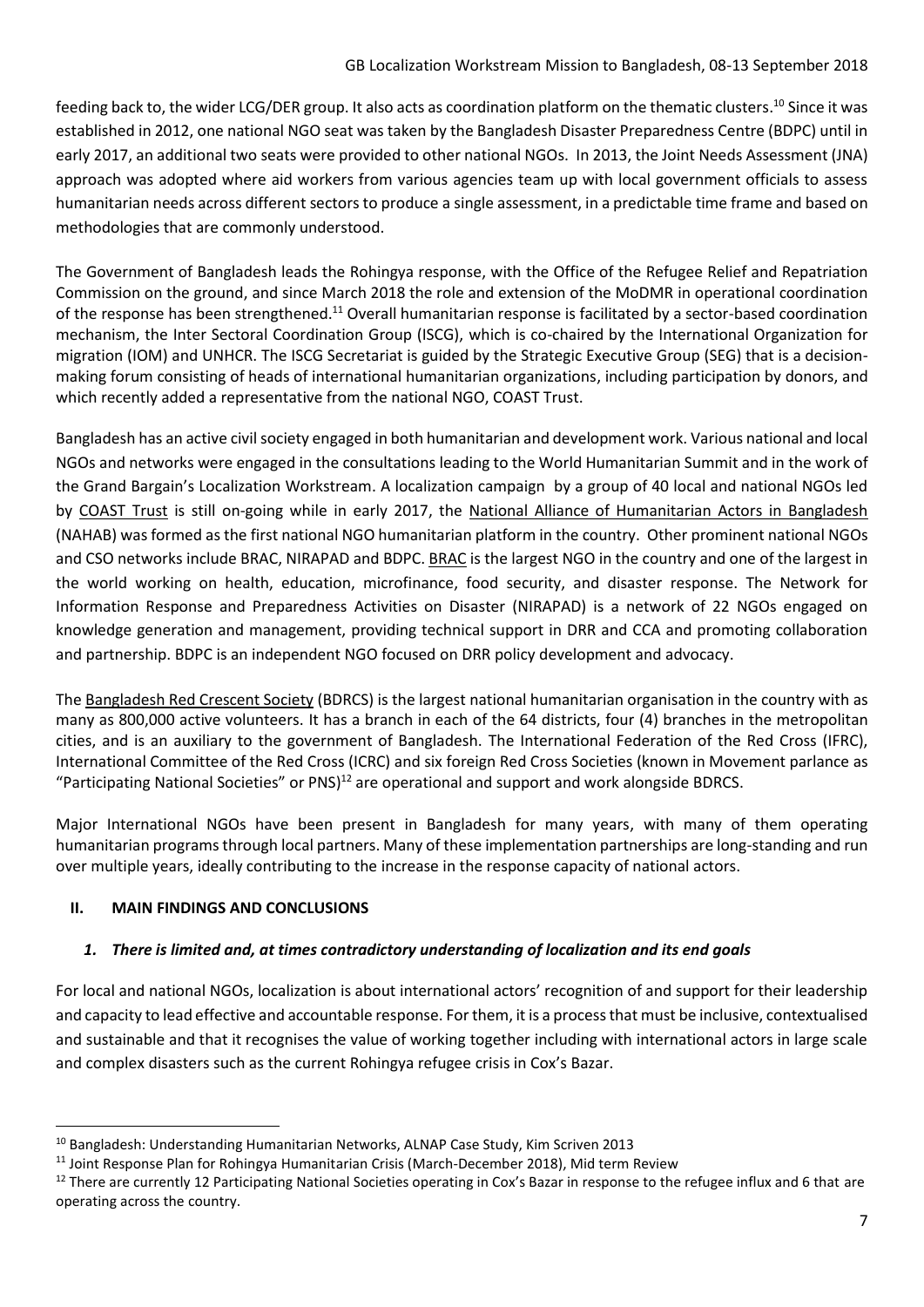For members of the Cox's Bazar CSO NGO Forum (CCNF), localization is also about national NGOs (not only UN agencies and INGOs) to roll back from their field operations and work in partnership with local/Cox-based NGOs, CBOs, and local government.

For the Red Cross Movement, it is about complementing and supporting the work and strengthening the capacities of the Bangladesh Red Crescent Society and its local branches. BDRCS as auxiliary to the government is active in response and recovery interventions in all types of humanitarian crises. It also implements a numbers of risk reduction programs for different vulnerable communities through developing its branch capacities.

For the various international actors, there is no shared articulation and understanding of what localization means and its end goal. Some UN agencies noted that one of their main approaches to localization is to recruit and build capacities of local and national staff while others speak of procuring goods and services locally. National NGOs noted that while some INGOs are strongly supportive of localization in global policy fora, in the context of Cox's Bazar many localizationleaning INGOs resorted to large-scale direct implementation programming. This was partly justified given that the scale and complexity of the crisis challenged local capacities. However, it is also the case that INGOs tend to be strongly motivated by resource mobilisation opportunities, which do not always sit comfortably with their localization rhetoric. One year on, the case for large-scale INGO direct implementation may be less compelling than it was at the beginning.

The Mission's interactions with Government did not gauge government awareness or engagement in processes of localization. However national leadership in disaster preparedness and response is strong and government is keen to express its leadership and coordination function at multiple levels.

While the objectives of localization include to deliver better outcomes for them, there is as yet little consideration of the role of affected communities themselves in strengthened capacity and leadership of local and national actors.

#### *2. Partnerships between local/national actors and international actors were tested and re-defined by the Rohingya crisis*

Bangladesh has well-developed existing capacity, skills and resources preparing for and responding to frequent and cyclical cyclones, floods, and other natural hazards. The Government's Cyclone Preparedness Programme (CPP) that has saved thousands of lives is a joint programme by the Bangladesh Government and the BRC with support from various international agencies. Community-based Disaster Risk Management that aims to reduce disaster risks and impacts through community participation is integrated into the government's Comprehensive Disaster Management Programme and is a common approach among many local and national NGOs implemented with support or in partnership with different UN agencies and international NGOs.

Several UN agencies and international NGOs have had long-term partnerships with local and national actors including the government. UNHCR reported that more than 30% of its funding goes to local/national actors, most of the work of UNFPA is carried out with local NGOs and local government, and FAO and UNICEF work closely with the government. INGOs such as Oxfam, Christian Aid and Action Aid have worked with and built capacities of local NGOs for many years. The more recent localization projects such a[s Shifting the Power,](https://startnetwork.org/start-engage/shifting-the-power) [Empowering National and Local Humanitarian Actors,](https://www.oxfamnovib.nl/donors-partners/about-oxfam/projects-and-programs/elnha.html) and [Start Fund in Bangladesh](https://startnetwork.org/start-fund/national-funds) supported by donors such as DFID and ECHO assisted local and national actors to prepare for and respond quickly to emergencies such as the severe floods in large parts of the country in 2017.

Many of the unresolved issues on partnerships were magnified and further complicated in the Rohingya crisis especially at the early stages when most humanitarian actors felt overwhelmed by the scale of the crisis. In an effort to respond quickly and at scale and given the operational challenges, UN agencies and INGOs relied heavily on international surge while some INGOs did a hybrid of both direct implementation and partner-managed programming. The few local and national NGOs who partnered with UN agencies and INGOs felt overly stretched with some of them suddenly increasing their staff and funding more than tenfold. INGOs which used a hybrid approach balancing their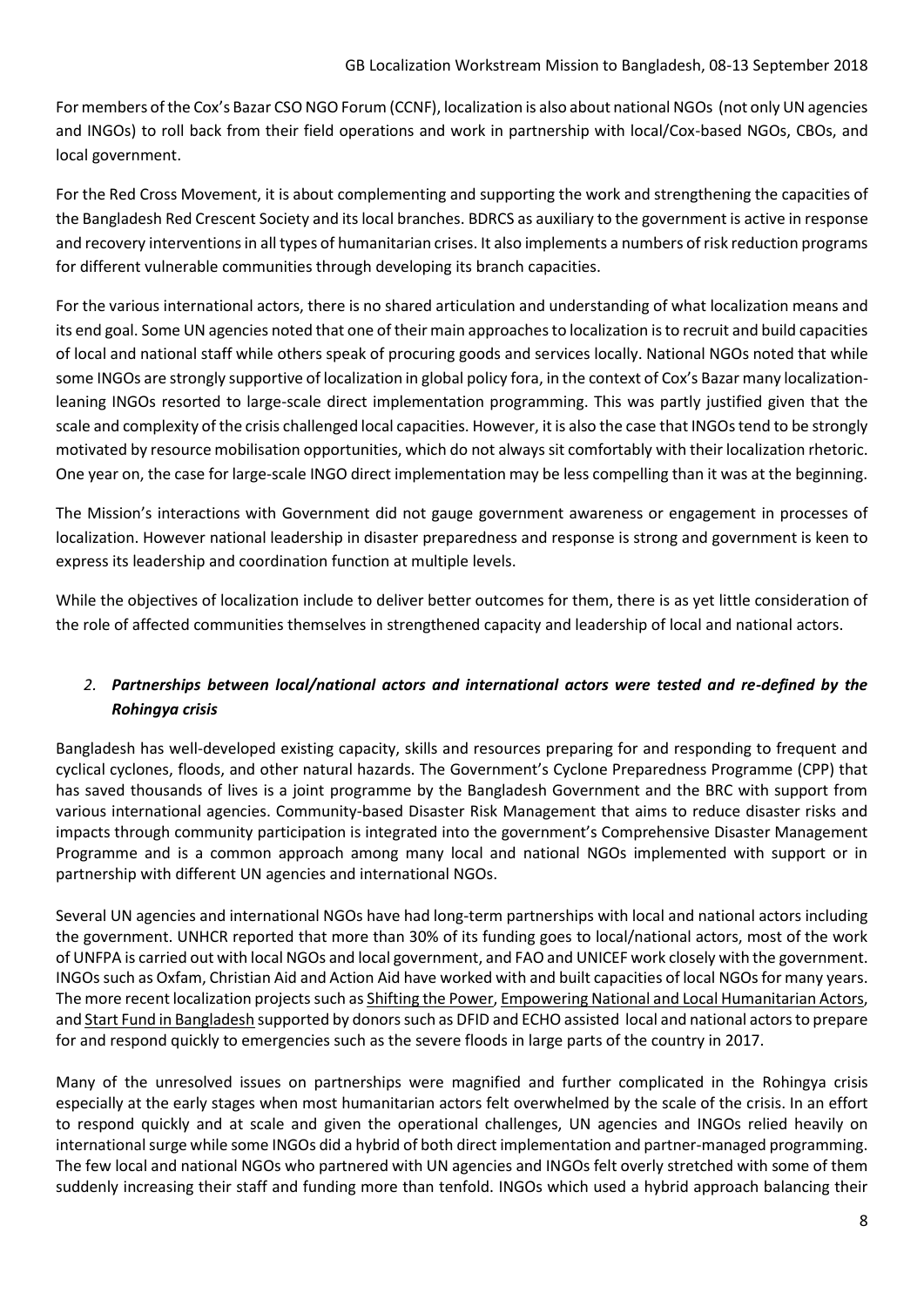direct operations with supporting partner-managed responses found challenges in determining the right balance between self-implementation and working with local actors.

The Red Cross/Red Crescent Movement starting in February 2018 adopted the One Window Framework which provides the basis for the One Window Plan where IFRC and the partner National Societies committed to support BDRCS in providing humanitarian assistance. The plan currently provides humanitarian assistance to a total of 200,000 people from Rakhine through resilience-building response, while providing targeted support to 60,000 people from the host communities as well as taking into consideration potential new influx. The number of participating National Societies in the country increased from 6 to 12 in response to the Rakhine crisis.

A year on after the influx of refugees from Rakhine, local and national actors describe their partnerships with UN agencies and INGOs as generally good, provides value for money, and supportive and strengthens capacities. Key challenges and barriers identified include : (1) the lack of flexibility of donors/international partners and their demand to do things their way; (2) limited overhead costs; (3) problematic HR practices specifically around recruitment and staff movement which undermine local and national capacity; (4) competition for funding; and (5) different approaches and understanding of capacity strengthening.

#### *3. Local and national actors' voice and influence in coordination mechanisms and decision-making bodies are moving in the right direction but more needs to be done*

Since the HCTT was established in 2012, one national NGO seat was taken by the Bangladesh Disaster Preparedness Centre (BDPC). In early 2017, as a result of advocacy by local and national actors, two additional two seats were provided to national NGOs (NAHAB and COAST Trust). IFRC represents the RC/RC Movement including BDRCS in the HCTT. In April 2017, following the Hoar Basin floods, NAHAB was designated by HCTT to lead the Joint Needs Assessment (JNA) in one District. This was the first time that a JNA was not led by a UN agency or an INGO.

The Strategic Executive Group (SEG), a decision-making forum consisting of heads of international humanitarian organizations responding to the Rakhine crisis, recently added a representative from the national NGO, COAST Trust. The NGO Platform, a coordination body for local, national and international CSOs and NGOs involved in the Rohingya crisis is currently being co-led by a national NGO member. Efforts have also been made to ensure co-leadership by NGOs, particularly local and national NGOs in Sectors and Strategic Advisory Groups (SAGs), but there is currently a lack of active and constructive participation by NGOs in these roles. The reasons for the absence of local national NGOs are manifold: the complexity of documents, the use of English as main communication language and the absence of translation in local and comprehensible language. This is not simply an issue of language, but also of jargon and exclusionary discourse.

#### *4. Capacity strengthening should be two-way, built on the local actors' knowledge, and detailed understanding of how the context operates*

The country has highly developed existing capacity, skills and resources in preparing for and responding to frequent and cyclical cyclones, floods, and other natural hazards. The Government's Cyclone Preparedness Programme (CPP) that has saved thousands of lives is a joint programme by the Bangladesh Government and the Bangladesh Red Crescent Society with support from various international agencies. Community-based Disaster Risk Management approaches that aim to reduce disaster risks and impacts through community participation, are integrated into the government's Comprehensive Disaster Management Programme. It is a common approach among many local and national NGOs implemented with support or in partnership with different UN agencies and international NGOs.

The strong national DRM system that is built and relies on local capacities to prepare for and to manage (natural) disasters was extended for the refugee response in Cox's Bazar. However, the characteristics and dynamics of a refugee crisis differ from DRM in context of natural hazards. The local and national actors for their part recognized that they need technical support from international actors, which have worked in crisis contexts similar to Cox's Bazar such as on protection programming and how to engage with the humanitarian donor architecture.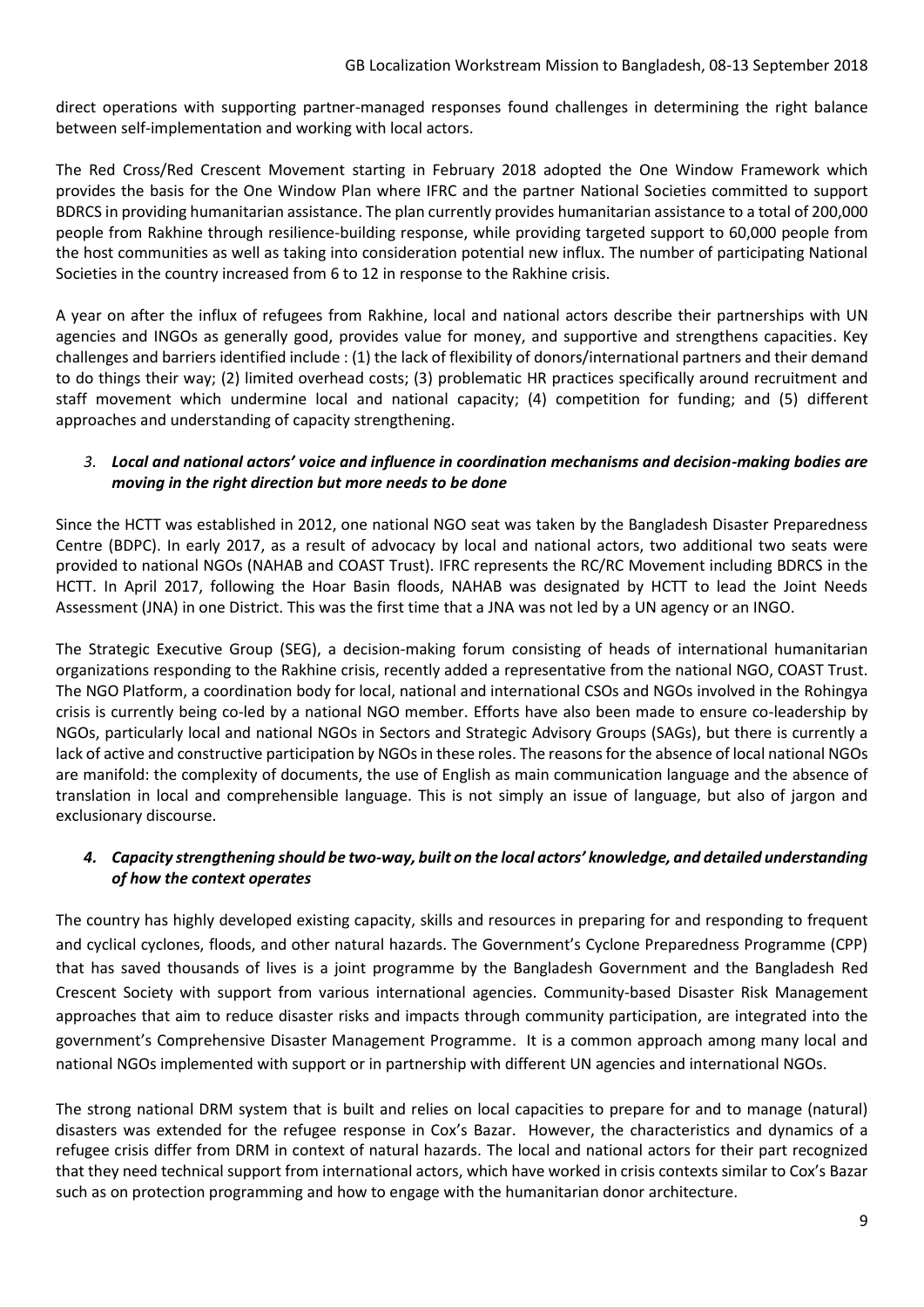Many local and national actors mentioned "learning by doing" as an attractive approach. International actors could fund local actors to plan and implement projects but including mentoring and accompaniment as necessary, as a way to develop capacity. UN agencies are looking at capacity transfer to communities and putting in place effective exit strategies. Other specific approaches are on-the-job training or shadowing for local actors, training and building pipeline of leaders, building organizational systems and capacities and, investing in long-term partnership.

One of the main sources of frustration among local and national actors is that well-trained staff leave their organizations to work in an international organization, which is able to pay higher salaries and offers international career possibilities. In the initial relief phase of the refugee response operation, staff movement impacted on the ability of local and national NGOs to scale up, and undermined their capacity while UN agencies and INGOs were scaling up their operations. It was argued that this practice gives basis to the perceptions that priority is on strengthening international over local/national surge. Capacity development investments cannot be made in the absence of broader strategies to help local and national actors retain as much as possible trained, experienced and qualified staff. Some agencies such as CAFOD and Tearfund and the Transforming Surge Capacity (TSC)<sup>13</sup> project have identified some modalities for more ethical recruitment practices such as ensuring notice periods be respected, not lobbying specific staff to join but rather using open advertising through normal channels, and considering the scope for secondments rather than permanent transfers where relevant.

#### *5. The scale and complexity of the Rohingya crisis necessitated timely and huge intervention from all actors. There is still a strong need for presence of international actors but transition to local actors should now begin.*

In the context of great need in the response, there will always be some other reason why changing the *way* we respond, as is the purpose of localization, is pushed to the background. The Mission Team saw this as a critical issue and a function of the transition process.

Many of the local actors' capacity is on DRM and the crisis needs to be seen as a protection crisis. Local actors require technical and programming support on protection (standards, confidentiality, GBV, etc). The approach to capacity building in Cox's Bazar is ad hoc and uncoordinated. Part of the HCTT roadmap to localization could include a strategic plan for a more coherent approach to identifying and delivering on capacity needs in Cox's Bazar. This could contribute to a deliberate intention to shift the implementation of most assistance programming to national actors as soon as feasible. International actors' role would then evolve into covering some protection activities as well as advocacy, capacity building, coordination, resource mobilisation.

A mapping or good understanding of existing capacities and or a national surge plan would have been useful to have at the start of the crisis. There is also a need for a better understanding of and agreement on who is local and who is a national actor, what each brings in, and how to collaborate, respect and build on each other's strengths.

Involvement of government, host communities and affected communities at the outset of roadmap development is important. Local actors including the government are in the best position to engage host communities and facilitate communication/relationship with new international actors. Identification of capacities and civil society organizations in affected communities would strengthen the participation in decision-making and leadership by affected people, as well as strengthening the ability of local and national actors to lead humanitarian action. More can be done by international actors and donors to engage government in endorsement and engagement in the roadmap to strengthening local and national leadership and opportunities in the response.

1

<sup>&</sup>lt;sup>13</sup> TSC is one of the projects under the DFID-funded Disaster and Emergency Preparedness Programme (DEPP) managed by the Start Network. The project took place at national, regional and international levels with [ActionAid Pakistan](http://www.actionaid.org/pakistan) and [Christian](http://www.christianaid.org.uk/whatwedo/asia/philippines.aspx)  [Aid Philippine](http://www.christianaid.org.uk/whatwedo/asia/philippines.aspx)**s** as the national actors. The regional platform was led from Bangkok and Delhi by [Plan International.](https://plan-international.org/) The international platform was led by [ActionAid.](https://www.actionaid.org.uk/)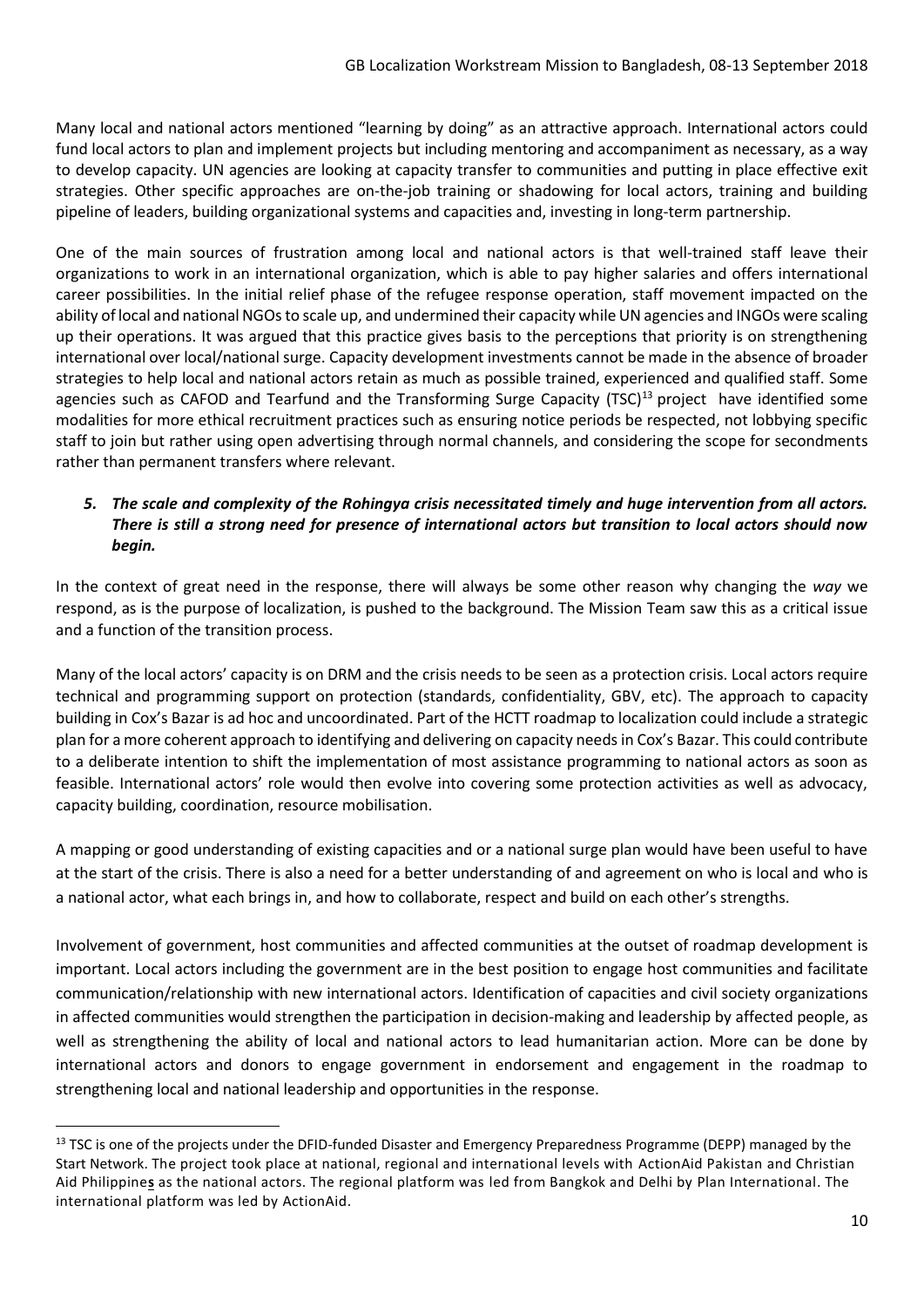#### *6. There are good practices as well as learnings from the pilot humanitarian funding mechanisms for local/national actors that can be adapted or inform efforts towards meeting the localization funding commitments.*

[Start Fund](https://startnetwork.org/start-fund/national-funds) Bangladesh is a Start network, DFID funded project that aims over the course of four years (2017-2021) to put more support and funding in the hands of national and local responders. The process of nationalising the Fund began with the devolution of the governance responsibilities from its global network members/colleagues to Bangladesh network members. Focus on year two is on "enabling national NGOs to start accessing the fund directly". Around 57 local and national NGOs are in the process of securing eligibility for this mechanism that will activate funding to respond to a crisis within 72 hours of an alert. Start Network members and their partners, in particular NAHAB members, were given the space for co-creation and joint planning on the evolution of the Fund. Flexibility and creative strategies were adopted for local/national NGOs to comply with due diligence requirements. The fund being open to both national and international NGOs, make the former feel that the playing field would not be equal for them as they will not be able to compete in terms of producing high quality proposals (in English) in a very short time.

The [Humanitarian Response Grant Facility \(HRGF\)](https://www.oxfamnovib.nl/donors-partners/about-oxfam/projects-and-programs/elnha/a-better-response-through-local-participation-the-bangladesh-floods) a funding mechanism under the Oxfam project, Empowering Local and National Humanitarian Actors (ELNHA) created in 2016 to fund local and national NGOs to lead humanitarian responses to emergencies in their contexts. The facility promotes leadership of local and national humanitarian actors, by providing the opportunity to access funding to strengthen and demonstrate their capacity and to provide learning for the wider humanitarian community. In the two sub-districts Kurigram and Sylhet, the Mission Team had the opportunity to meet with the two local disaster relief organizations that received HRGF grants following the severe flooding in August/September 2017. In both locations, the small grant (approximately USD 65,000) were provided to around 1,000 families to cover their emergency basic needs as well as emergency hygiene kits. The head of the Sadar Upazilla (a sub-district of Kurigram) noted that the assistance they received was small but was useful and very timely. In Sylhet, local civil society actors commented on their inability to receive funding for small-medium scale disasters and called for a simple pooled funding mechanism. Recipients of the funding advised that they were not registered for government humanitarian support and hence reliant on these small grants.

Main lessons from an **Independent Review** of HRGF in mid-2017:

- ➢ An enthusiastic endorsement by all participating organisations; has enormous potential to be replicated elsewhere
- $\triangleright$  The funding mechanism's grant parameters should remain flexible to the extent that they can fit the technical strengths of the individual organizations and response
- $\triangleright$  Engage the grantees to lead the review of their responses through an adapted Real Time Review (RTR) Lite methodology
- $\triangleright$  Be prepared to give space and not interfere
- ➢ Provide space for capacity development and learning

➢ Identify funding opportunities for local actors beyond the HRGF

- $\triangleright$  Striking the right balance in taking risks
- $\triangleright$  Prioritise mentoring and resource it well

#### *7. Majority of local and national humanitarian actors and local governments/disaster management councils are still very dependent on funding from international agencies that are short term and project-based*

Many local and national actors believe that direct funding to them will mean quicker response and more beneficiaries reached. NAHAB is advocating the establishment of a national pooled fund that can be accessed directly by local and national NGOs both for emergency response operations and capacity strengthening. CCNF is calling for a Cox's Bazar pooled fund for local actors and managed by them. There were positive suggestions from local actors on supporting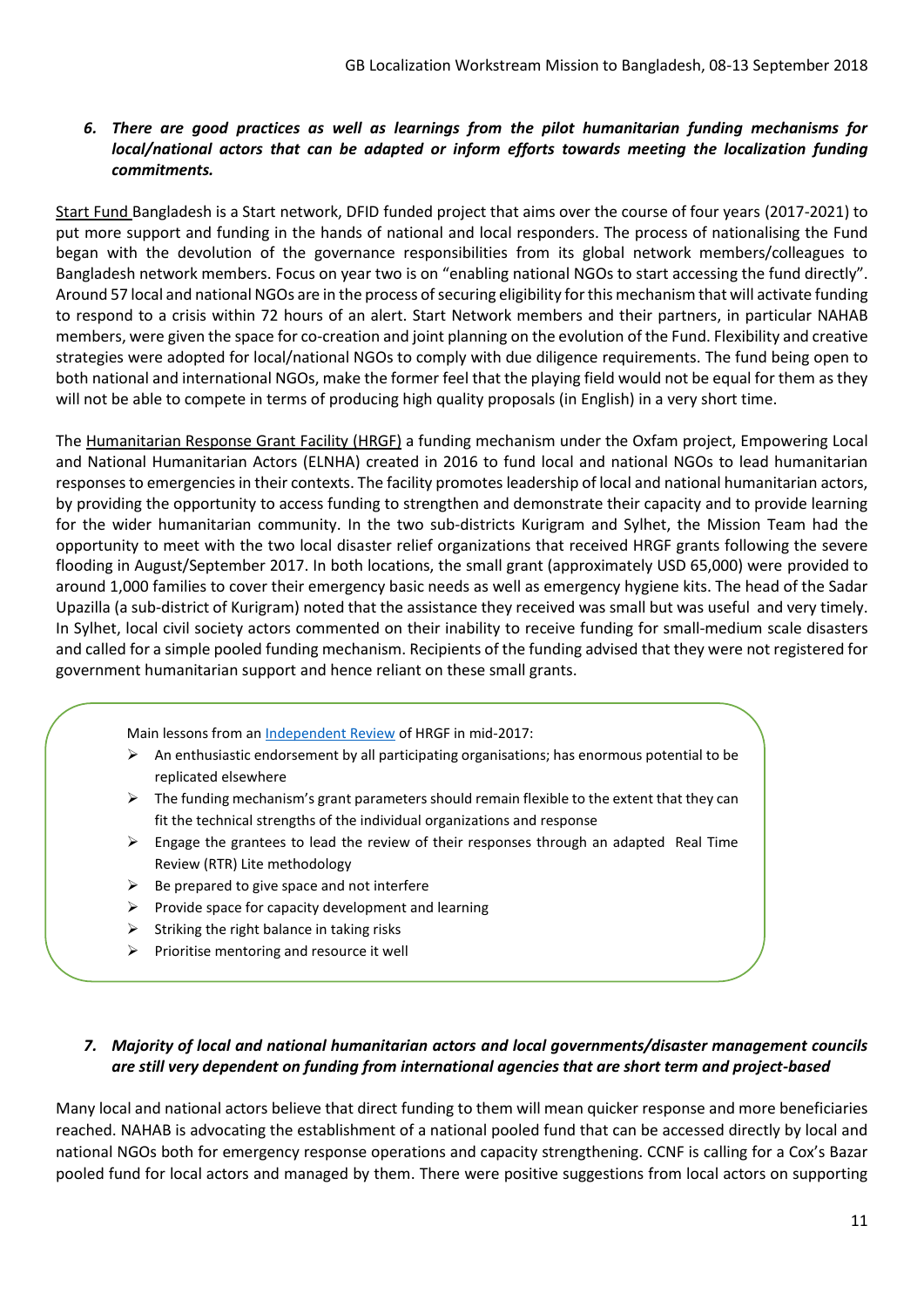local consortium to apply collectively, a practice that NAHAB has had some success in the past. This could support greater collaboration and more learning between large and small local NGOs.

Priorities of donors and international actors are sometimes imposed on local and national actors such as earmarking for a specific sector. Overhead costs allowed or passed on to local and national partners are limited and described by many as unfair as these do not represent the true cost incurred by the local/national partners for implementing the project.

**It was also noted, however, that without a clearer and more transparent information on the volume and quality of funding to local and national actors, progress against the Grand Bargain cannot be made. There must be greater effort to share, collect, and publish first, second, and third-tier humanitarian funding – both at international and**  *national* **levels.** 

#### *8. There has been limited support for more gender-responsive and women-led organizations in localization discussions*

There are very few women-led or women organizations among the local and national actors that appear to be at the forefront of discussions on localization. Language barriers, power relations and cultural aspects do not seem to allow an equal participation of women in meetings but as well in humanitarian responses. Many of the established womenled and women organizations in the country are engaged only in development programmes. The Bangladesh Women Humanitarian Platform (BWHP) formally established in July this year with the support of Oxfam is a welcome initiative to push the women and girls' agenda in the localization discussions in all sectors of the country.

#### **III. RECOMMENDATIONS**

 $\overline{a}$ 

The Mission Team commends the work of local and national actors in promoting the Grand Bargain, in particular the localization workstream, and advocating the delivery of the commitments. We call on Grand Bargain signatories to hold regular discussions within their teams and organizations to learn more about the Grand Bargain and identify actions. Concerted, constructive and honest dialogue by local and national humanitarian actors and international actors should be continued towards building a shared understanding of and jointly progress on localization.

The Mission Team proposes the following recommendations that seek to support a shift to increased implementation of humanitarian aid by local and national actors supported by planned, targeted and mutual capacity development. This shift should aim towards equitable partnership, good practices on funding, and coordination approaches that increase leadership by local and national actors including women, host communities and affected people, resulting in sustainable long-term solutions for the affected people.

#### **Donors (Institutional and bilateral donor agencies)**

1. Partnership agreements with implementing partners and their subsequent implementing partners should integrate a number of good practices supporting leadership and capacity of local and national humanitarian actors. This should include defining a minimum percentage coverage for overhead costs<sup>14</sup> provided by international actors who pass funding to local and national NGOs in partnership agreements.

<sup>&</sup>lt;sup>14</sup> For definition of overhead costs see: RANA Raj (2017), Initial Research: Provision and Conditions of Core/Overhead/Indirect Costs for Local/National Humanitarian Sectors, p.5.

<sup>&</sup>quot;Humanitarian organizations require infrastructure that enables them to deliver on their mission and objectives. This can include, amongst other items, office rent, utilities, support staff costs, IT, HR and financial systems, insurance and HQ support costs."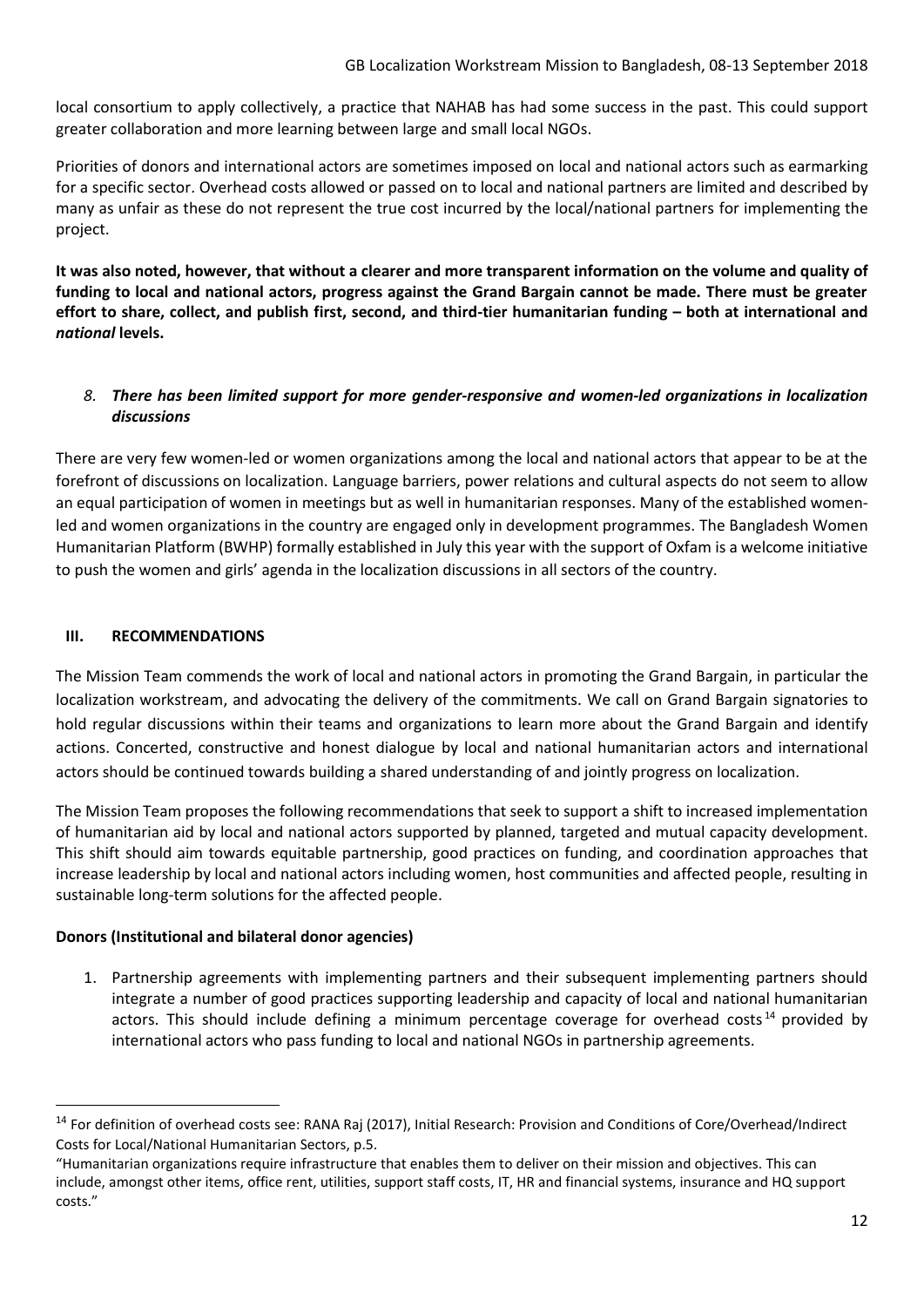- 2. Increase the proportion of unearmarked and multi-year humanitarian assistance either through direct or asdirect-as-possible (one transaction layer) partnerships with national and local actors or through country based pooled funds, which are directly accessible for local and national actors.
- 3. Work with the **Resident Coordinator (RC)** and the **Government of Bangladesh** to identify opportunities to strengthen local and national leadership and decision-making in humanitarian action, including by civil society actors.

#### **UN agencies and International NGOs**

- 4. Based on mapping of humanitarian actors in-country, international humanitarian actors and local humanitarian actors should together develop a roadmap to a localised humanitarian response including:
	- a. **Increased data and strengthening awareness on localization goals and progress:** with greater sharing, collection, and publishing of data on first, second, and third tier humanitarian funding – both international and *national*
	- b. **Drawing on the Core Humanitarian Standard, development of ethical human resource/ recruitment principles/ practices/ minimum standards,** relevant to surge and other stages of the emergency
	- c. **Development and supporting for mutual capacity building systems** (learning-by-doing approach, buddy system, ensure access to platforms and networks and increased participation and leadership of local and national actors, etc.),
	- d. **Putting in place more flexible, contextualized, inclusive coordination mechanisms** (providing translation, using simplified language and making joint assessments). The mission reaffirms the recommendations of the ICVA for "**Strengthening the NGO Platform and improving Coordination** (overall, and sector leadership), Advocacy, Leadership and Partnerships for a more principled, accountable and effective response."
	- e. **Improved access to and engagement with the humanitarian donor architecture** for local and national actors (some sort of forum could be considered with the theme of demystifying funding processes, helping local and national actors to understand, navigate and focus their efforts in applying for funds as well as pooled funds), supported by **donor/donor and donor/government advocacy** (such as strategic discussions, information sharing, best practice, etc.). Beyond working with national actors, donors can do more internally.
	- f. **Support for facilitated reporting / reviews** (the establishment of a forum could be considered with the theme of facilitating reporting processes, helping local and national actors to understand, navigate and focus their efforts in reporting),
	- g. **fostering the engagement of women** through building on and supporting the work of the Bangladesh Women Humanitarian Platform around increased women leadership in humanitarian coordination mechanisms and decision-making bodies**,** strengthening capacities of local/national humanitarian actors in addressing gender-based violence, and improved humanitarian safeguarding and protection measures for female staff; and

#### **Local and National Actors**

- 5. Local and national humanitarian actors should work together with smaller local humanitarian actors such as Community-Based Organizations (CBOs) or grassroots organizations in networks in a transparent and equal manner, applying the same standards defined in the roadmap and including them adequately in the work with international humanitarian actors.
- 6. Use existing networks such as NAHAB, CCNF, and the NGO Platform to come up with a common definition of local and national actors and agree on ways of how to better collaborate, respect and build on each others' strengths.

#### **Government**

7. Government **of Bangladesh** to identify opportunities to strengthen local and national leadership and decisionmaking in humanitarian action, including the enabling and regulating role of the NGO Affairs Bureau with reference to civil society actors.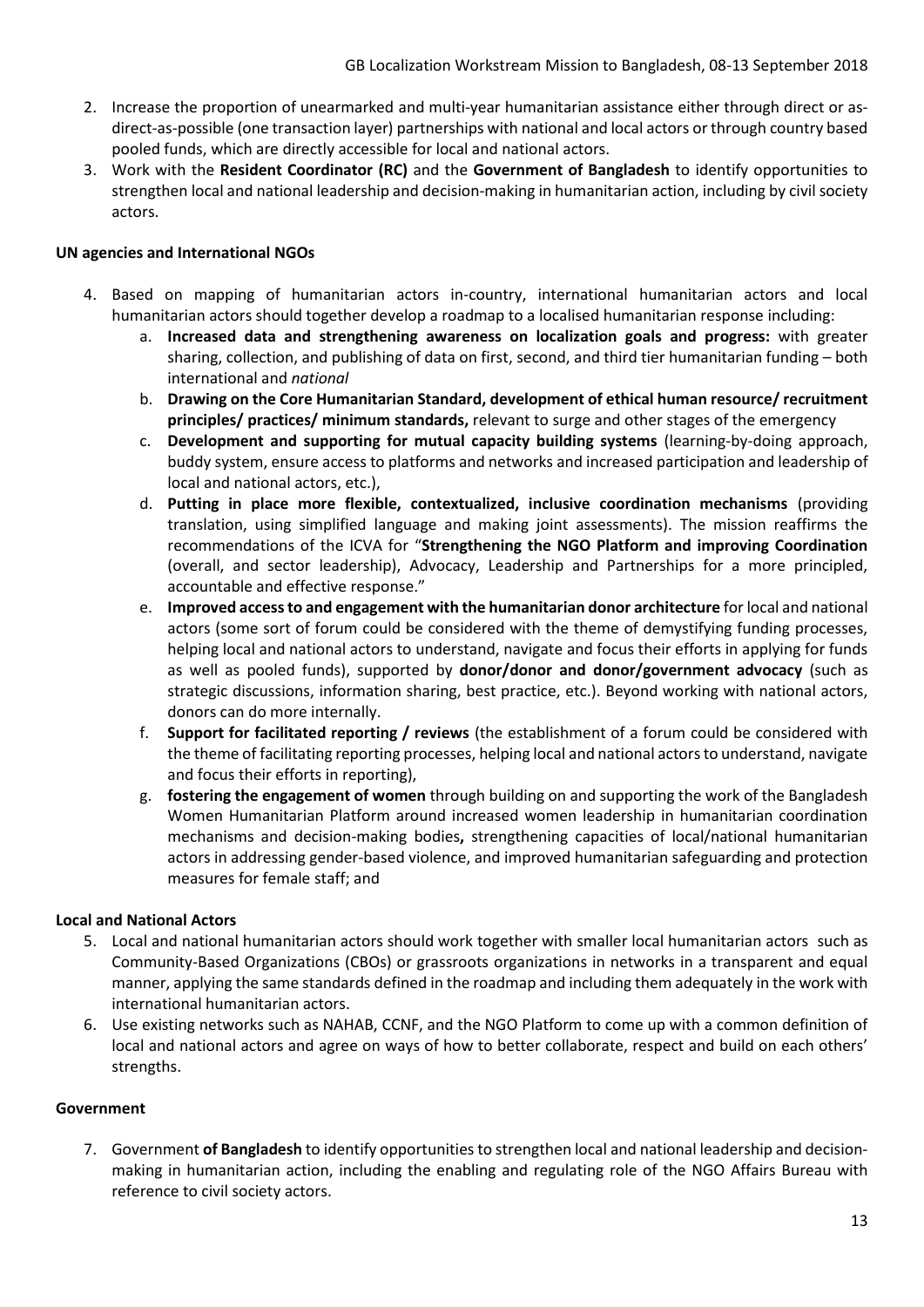#### **Additional recommendation on Cox's Bazar**

We support/call for a sustainable transition in Cox's Bazar through:

- 8. ISCG and local actors working with government officials to agree on a three-year timeline of transition, where each year, local actors, coordinated by local government, have greater responsibility in directly managing and delivering the response;
- 9. Capacity strengthening efforts that are integrated and specifically focused around protection and refugee rights-based programming (which has been raised by ISCG Heads of Sub-Office), camp management, and coordination;
- 10. Supporting targeted investments in national and local organizations, which may have the ability and desire to scale up their responses to meet a greater proportion of need.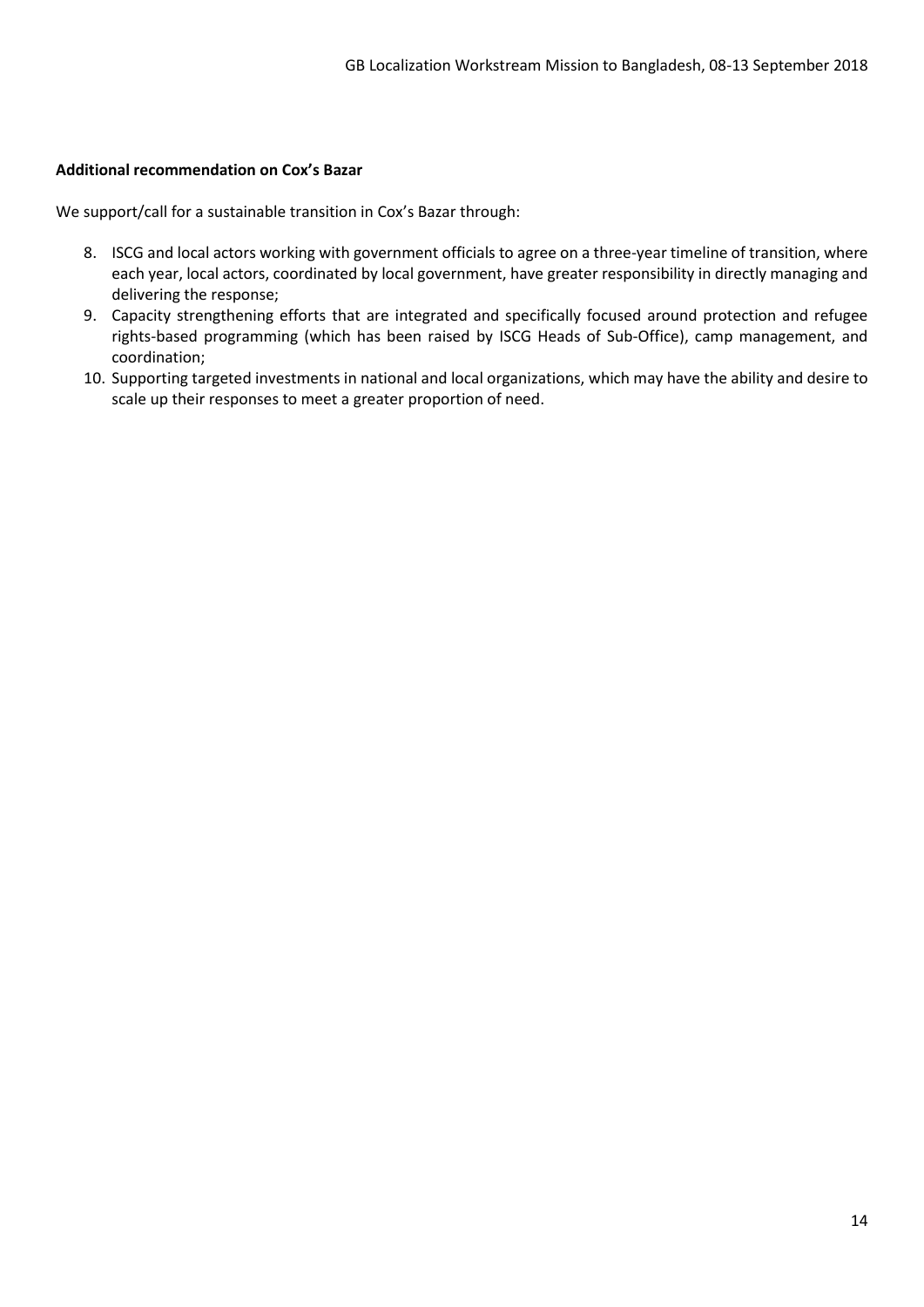## Annex 1 : Good Practices on Localization

NOTE: The following list identifies examples of initiatives or investments made by Grand Bargain signatories in support of Commitment 2 measures that the mission team observed/learned about.

#### **A. Partnership**

1. The **One Window framework** of the Red Cross and Red Crescent Societies response to the Rohingya population influx. This framework is premised upon an inclusive approach towards the significant humanitarian footprint of the Federation-wide humanitarian response in the camps and settlements, the state of Movement-wide coordination, and the host National Society role, based on the Principle of Unity. Under the One Window Plan, IFRC and the partner National Societies have committed to support BDRCS in providing humanitarian assistance to a total of 200,000 people from Rakhine through resilience-building response, whilst providing targeted support to 60,000 people from the host communities as well as taking into consideration a potential new influx.

#### **B. Capacity Strengthening**

- 1. For the past three years, British Red Cross has been funding the Bangladesh Red Crescent National Society to invest in **Community Disaster Management Committees (CDMC) across Kurigram district**, a flood and flash flood prone area in northern Bangladesh. In total, there are 30 CDMC's facilitate a range of community resilience activities including first aid and search & rescue. Overall an excellent program, with positive resilience outcomes for flood affected communities, but what makes it an example of success is the investment in sustainability by supporting CDMC's to make links with local government, and in some places CDMC's have been registered with local authorities, supporting the longer-term survival of community-based institutions.
- 2. Although not strictly multi-year, the **Joint Response Plan for the Rohingya Crisis in Cox's Bazaar** has included localization and investments in capacity strengthening of local actors, explicitly. This is a significant success, as it should ensure all international actors operating in the Rohingya response are considering and contributing to capacity strengthening work: "all sectors have included capacity building elements within their plans with Government counterparts and partners in their relevant technical areas, and all agencies are encouraged to include *organizational capacity building* as an integrated element of their partnerships… and to diversify their partnerships with national NGOs;" also "efforts will be made to support national NGOs *through capacity assessments, training and mentoring in governance and administration in order to enhance their absorption capacity and effectiveness*." Using language like 'organizational capacity building' or 'governance' shifts the perspective of capacity strengthening beyond the technical, towards institutional strength. Interviews with stakeholders in the response suggested that these plans will continue.
- 3. For the past three years, Oxfam has been funding various local and national organizations and networks through a **Humanitarian Capacity Development Fund (HCDF)**, an umbrella fund which local actors access to fund self-identified capacity strengthening activities. In part with HCDF funding, the National Humanitarian Actors of Bangladesh (NAHAB) platform was able to train Bangladeshi humanitarian professionals in joint needs analysis and in proposal writing. Mahideb Jubo Somaj Kallayan Somity (MJSKS) has similarly accessed HCDF funding to support capacity strengthening activities for more than 40 local actors in Kurigram, which strengthened the relationship *between* actors.
- 4. Although many local actors suggested awareness of gender in emergencies outcomes, there was a suspicious dearth of women in local and national actor meetings – and in this context, the **Bangladesh Women's Humanitarian Platform** appeared as an important network of women's rights organizations that are interested in humanitarian advocacy – serving first as a national pressure group, but also in support of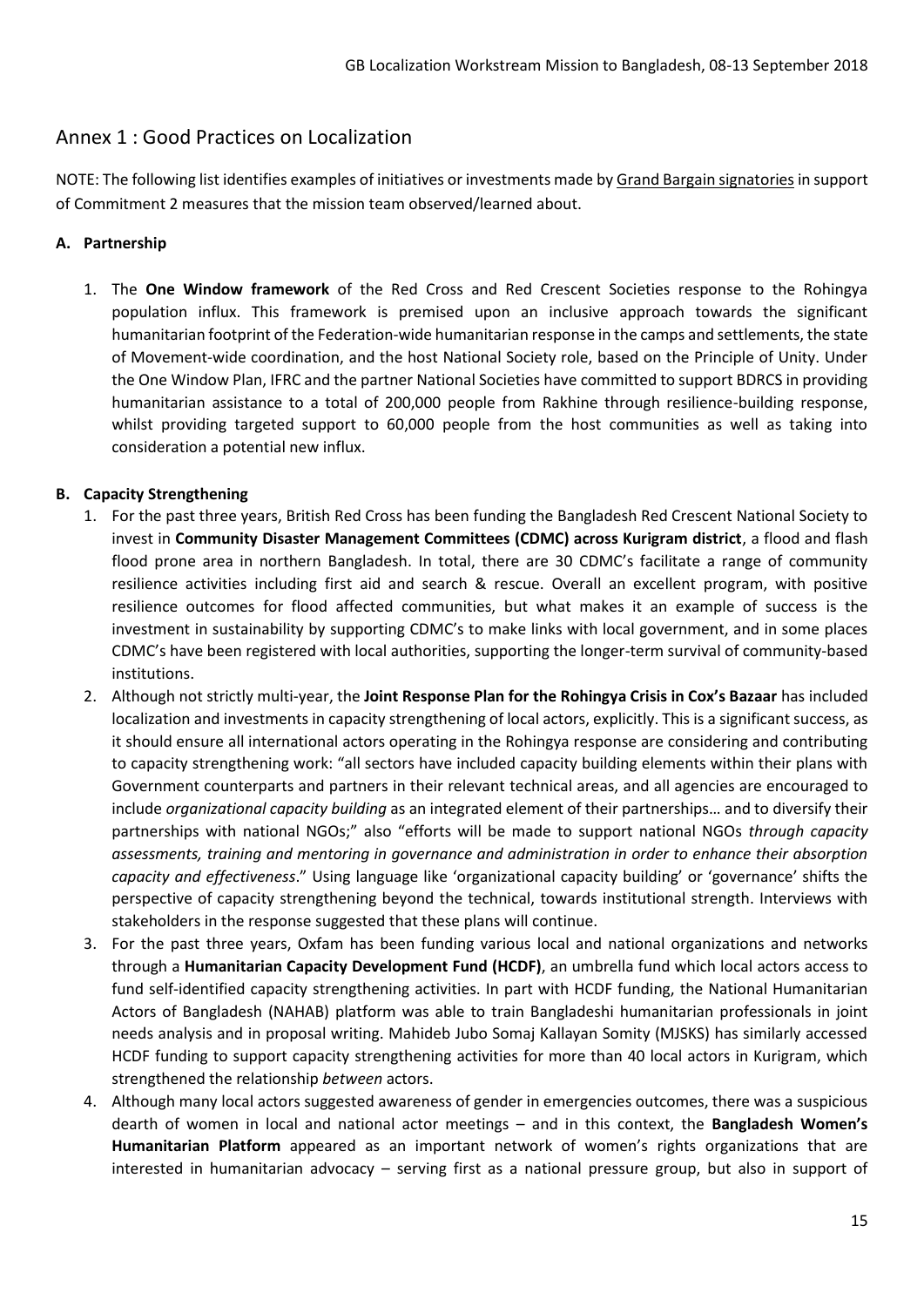increasing the skills and experience of women's rights organizations in emergency responses. Oxfam is currently supporting this platform and UN Women have also pledged support.

#### **C. Financing**

- 1. The UN Women Peace and Humanitarian Fund (WPHF) is looking to rapidly mobilize resources to support women's organizations in Bangladesh to address urgent challenges facing Rohingya refugee women. Dedicated funding in Bangladesh would focus on supporting the participation of Rohingya women across all phases of relief and self-recovery that is vital to building back Rohingya communities.
- 2. Oxfam's Humanitarian Response Grant Facility (HRGF) under the ELNHA programme was created in 2016 to fund local and national NGOs to lead humanitarian responses to emergencies in their contexts. The facility promotes leadership of local and national humanitarian actors, by providing the opportunity to access funding to strengthen and demonstrate their capacity as well as to provide learning to the wider humanitarian community.
- 3. Around 57 local and national NGOs have applied for access the National Start Fund in response to small-tomedium-sized disasters. This is a four-year project with a total value of £10 million of which around £8.5 million will be for crisis disbursements.

#### **D. Coordination**

- 1. Two local/national NGOs, COAST Trust and NAHAB, were given seats on the Humanitarian Country Task Team while for the Rohingya response the consortium of local NGOs, CCNF, is also represented in the Strategic Advisory Group.
- 2. Establishment of the NGO Platform and the co-leadership by NGOs, particularly local and national NGOs, in Sectors and Strategic Advisory Groups (SAGs).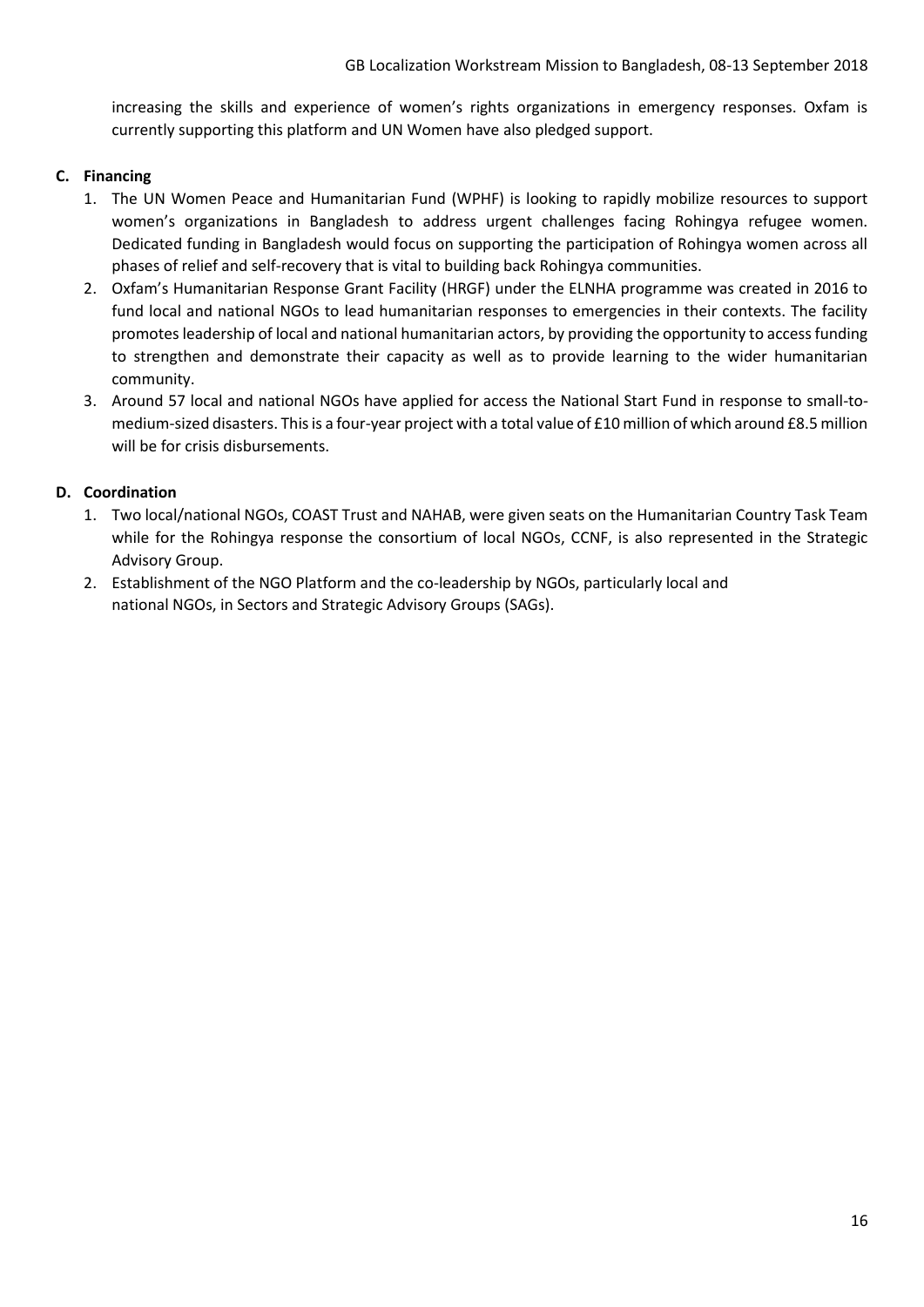## ANNEX 2 : Programme

| <b>Date</b>       | <b>Activity</b>                                                                                                                                                                                                                                                                                                                                                                        |
|-------------------|----------------------------------------------------------------------------------------------------------------------------------------------------------------------------------------------------------------------------------------------------------------------------------------------------------------------------------------------------------------------------------------|
| 08 September 2018 | Mission team members arrive in Dhaka                                                                                                                                                                                                                                                                                                                                                   |
| 09 September 2018 | Welcome and briefing<br>Meeting with Bangladesh Red Crescent Society, NAHAB and other local actors<br>Meeting with the Ministry Of Disaster Management and Relief<br>Meeting with RC, humanitarian team and donors                                                                                                                                                                     |
| 10 September 2018 | Flight to Cox Bazaar<br>Meeting with Heads of Sub Office Group and donors<br>Group 1 visit to Camps 9 and 13<br>Group 2 visit to Camps 15 and 18<br>Meeting with local actors and RRRC                                                                                                                                                                                                 |
| 11 September 2018 | Debriefing with ISCG and local actor representatives<br>Flight to Dhaka<br>Group 1 - Flight to Saidpur and travel by road to Kurigram<br>Group 2 - Flight to Sylhet                                                                                                                                                                                                                    |
| 12 September 2018 | Group 1<br>Meeting with CDMC and visit courtyard session & community activities in<br>Rajarhat<br>Meeting with local government authorities and community members/project<br>participants local actors in Jatrapur<br>Meeting with local actors in Kurigram<br>Group <sub>2</sub><br>Field visit in Daskhin Sreepur union, Tahirpur Upazilla<br>Meeting with local actors in Sunamgonj |
| 13 September 2018 | Flight back to Dhaka<br>Meeting with the Bangladesh Women Humanitarian Platform<br>Debriefing/Power Café                                                                                                                                                                                                                                                                               |